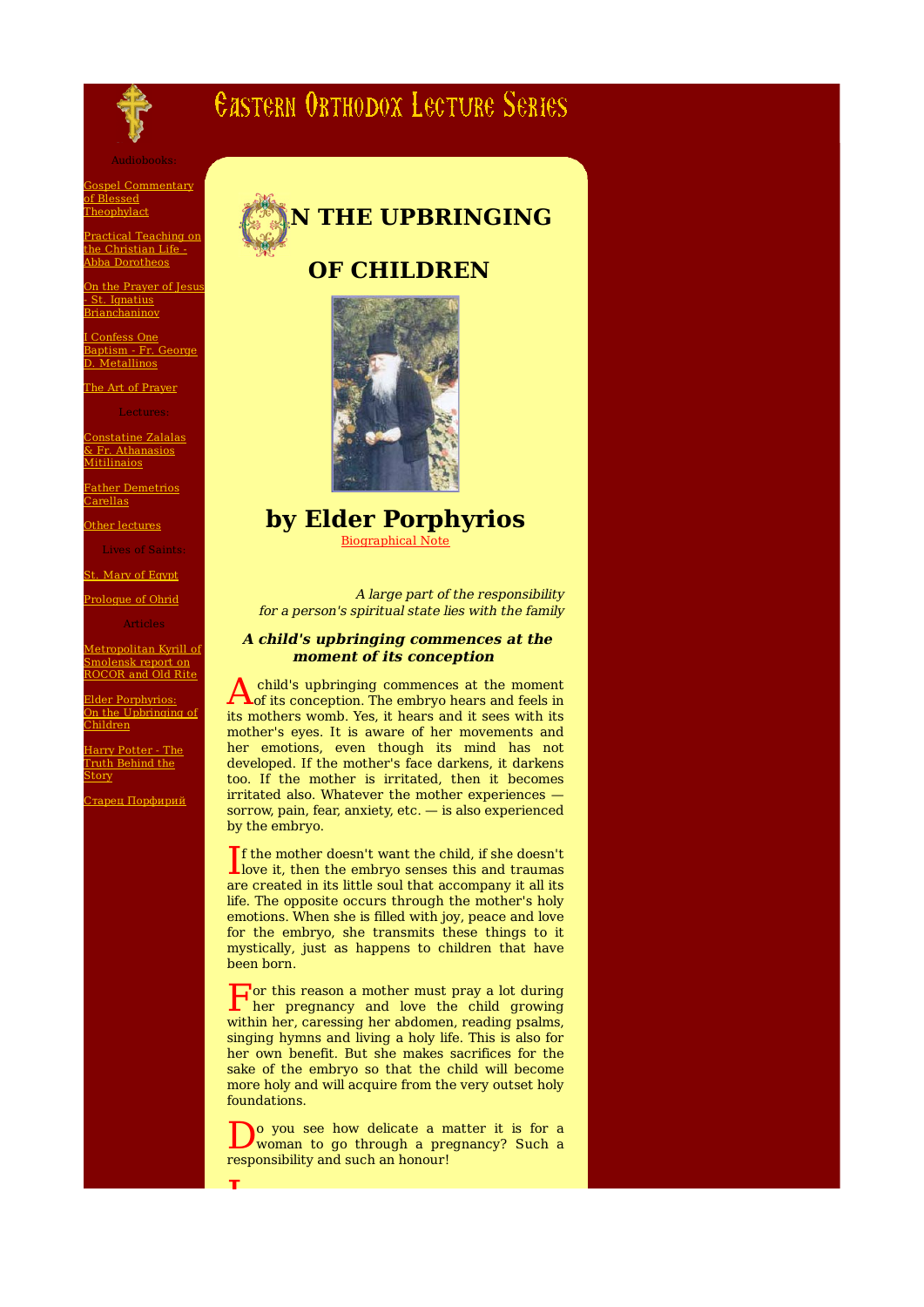will tell you something about other animate and non-rational beings and you will understand what I mean. In America the following experiment was carried out: in two identical rooms which were kept at exactly the same temperature flowers were planted in identical soil and watered in exactly the same way. There was, however, one difference: in the one room gentle, soothing music was played. And the result? The flowers in that room displayed an enormous difference in relation to the flowers in the other room. They had a quite different vitality, their colours were more attractive and they grew incomparably better.

## **What saves and makes for good children is the life of the parents in the home**

What saves and makes for good children is the life of the parents in the home. The parents life of the parents in the home. The parents need to devote themselves to the love of God. They need to become saints in their relation to their children through their mildness, patience and love. They need to make a new start every day, with a fresh outlook, renewed enthusiasm and love for their children. And the joy that will come to them, the holiness that will visit them, will shower grace on their children. Generally the parents are to blame for the bad behaviour of the children. And their behaviour is not improved by reprimands, disciplining, or strictness. If the parents do not pursue a life of holiness and if they don't engage in spiritual struggle, they make great mistakes and transmit the faults they have within them. If the parents do not live a holy life and do not display love towards each other, the devil torments the parents with the reactions of the children. Love, harmony and understanding between the parents are what are required for the children. This provides a great sense of security and certainty.

The behaviour of the children is directly related to the state of the parents. When the children  $\perp$  to the state of the parents. When the children are hurt by the bad behaviour of the parents towards each other, they lose the strength and desire to progress in their lives. Their lives are constructed shoddily and the edifice of their soul is in constant danger of collapsing. Let me give you two examples.

Two sisters came to see me. One of them had<br>gone through some very distressing experiences wo sisters came to see me. One of them had and they asked me what was the cause of these. I answered them:

'It's because of your home; it stems from your parents.' And as I looked at the girl I said:

'These are things you've inherited from your mother.'

'But,' she said,' my parents are such perfect people. They're Christians, they go to confession, they receive Communion and we had a religious upbringing. Unless it is religion that is to blame...'

#### I said to them:

'I don't believe a word of all that you're telling me. I see one tiling only, and that is that your parents don't live with the joy of Christ.'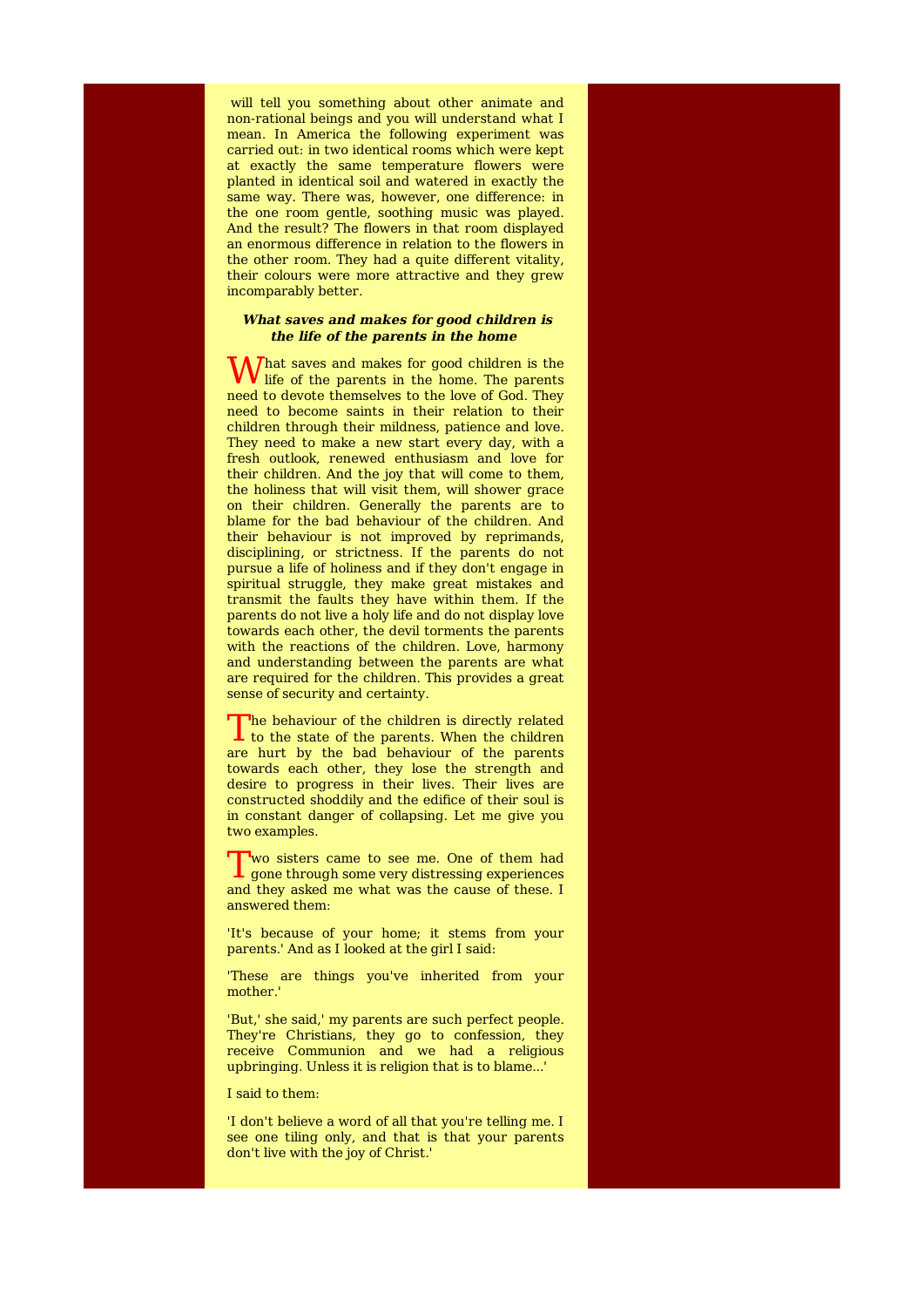On hearing this, the other girl said:

'Listen, Maria, the Father's quite right. Our parents go to confession and receive Holy Communion, but did we ever have any peace at home. Our father was constantly complaining about our mother. And every day either the one refused to sit at the table or the other refused to go out somewhere together. So you see what the Father is saying is true.

'What's your father's name?' I asked her,

She told me.

'What's your mother's name?'

She told me.

'Well,' I said,' the feelings you've got inside you towards your mother are not at all good.'

You see, the moment she told me her father's name I saw his soul, and the moment she told me her mother's name, I saw her mother and I saw the way her daughter looked at her.

Another day a mother came to visit me with one of her daughters. She was very distressed and broke down in tears.

'What's the matter?' I asked.

'I'm in total despair over my older daughter. She threw her husband out the house and deceived us all with a pack of lies.'

'What kind of lies?' I inquired.

'She threw her husband out the house ages ago and she didn't tell us anything. We would ask on the phone, "How's Stelios doing?1', and she would reply, "Oh, he's fine. He's just gone out to buy a newspaper." Each time she would think up some new excuse so that we wouldn't suspect anything. And this went on for two whole years. A few days ago we learned the truth from Stelios himself when we bumped into him by chance.'

So I said to her:

'The fault's your own. It's you that's to blame, you and your husband, but you most of all.'

'What do you mean!' she said indignantly. 'I loved my children to the point that I was never out of the kitchen. I had no life of my own at all. I took them to the church and I was always telling them the right thing to do. How can you say that I'm to blame?'

I turned to her other daughter who was with her and asked:

'What do you think about the matter?'

'The Father's right, Mom,' she said. 'We never ever enjoyed a single day when you weren't quarrelling with Dad.'

'Do you see then, how I'm right? It is you that are to blame. You traumatized the children. They are not to blame, but they are suffering the consequences.'

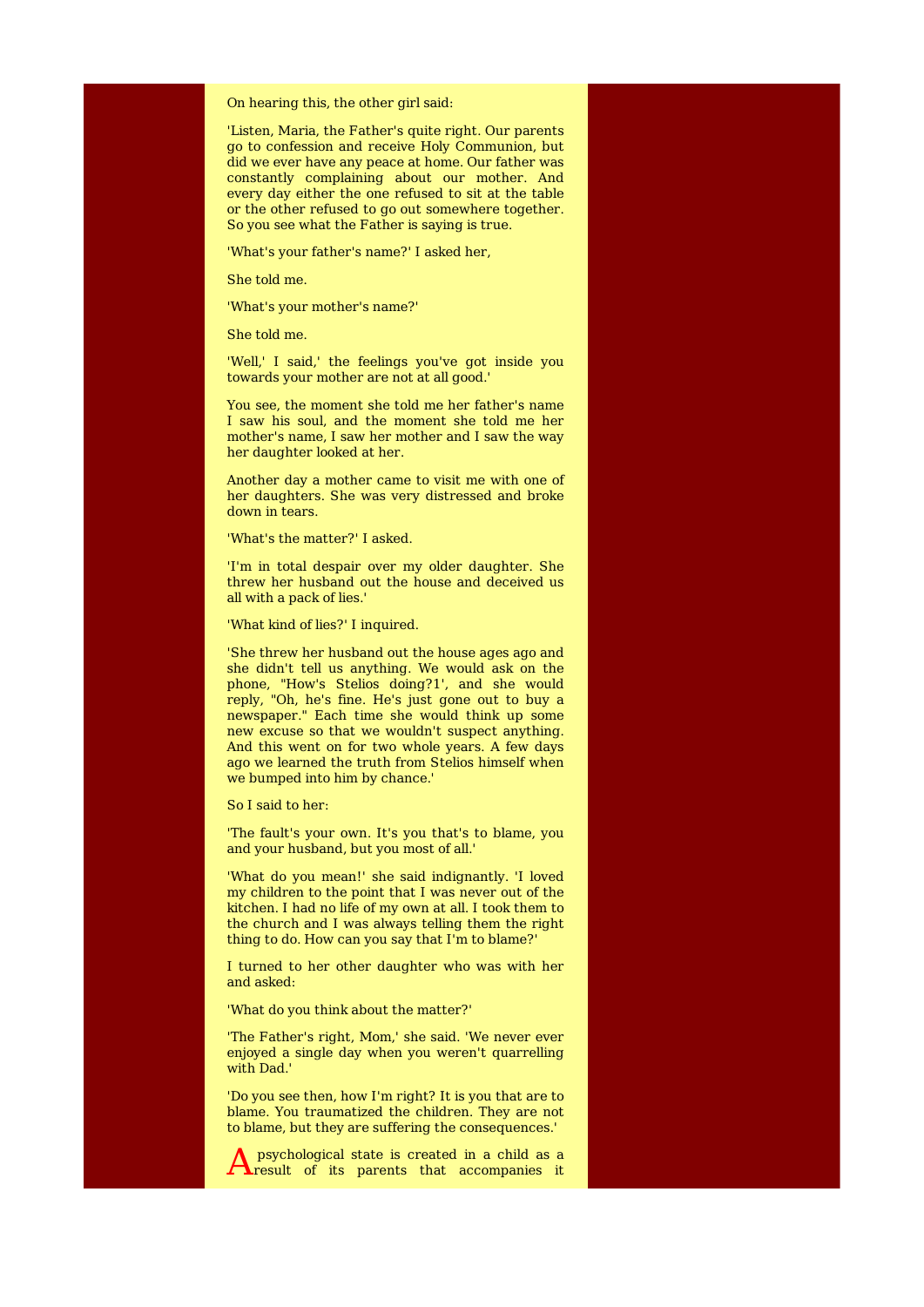throughout its life. Its later behaviour and its relationships with others are directly connected with the experiences that it carries with it from its childhood years. The child grows up and develops, but at bottom it does not change. This is manifested even in the smallest expressions of life. For example, you get a craving for food and want to eat. You take something and eat it, then you see something else and you want that. You feel hungry and think that if you don't eat you'll feel faint and you'll start to tremble. You're afraid you'll lose weight. This is a psychological state that has its explanation. Perhaps you never knew your father or your mother, and you feel deprived and hungry, poor and weak. And this psychological reality is expressed by way of reflex as a weakness of the body.

 $\bigwedge$  large part of the responsibility for a person's spiritual state lies with the family. For children large part of the responsibility for a person's to be released from their various inner problems it is not enough for them to receive good advice, or to be compelled by force; nor do logical arguments or threats do any good. These things rather make matters worse. The solution is to be found through the sanctification of the parents. Become saints and you will have no problems with your children. The sanctity of their parents releases the children from their problems. Children want to have saintly people at their side, people with lots of love who will neither intimidate them nor lecture them, but who will provide a saintly example and pray for them. You parents should pray silently to Christ with upraised arms and embrace your children mystically. When they misbehave you will take some disciplinary measures, but you will not coerce them. Above all you need to pray.

**P**arents, especially the mother, often cause hurt<br>to a child for some act of misbehaviour by to a child for some act of misbehaviour by scolding it excessively. The child is then wounded. Even if you don't scold the child outwardly but bristle with anger inwardly or look fiercely at the child, the child understands. The child believes that its mother doesn't love it and asks, 'Do you love me, Mummy?' The mother answers, 'Yes, dear,' but the child is not convinced. It has been wounded. The mother loves it, she'll caress it later, but the child will pull its head away. It refuses to be caressed, regarding this as hypocrisy because it has been wounded.

#### **Over-protectiveness leaves children immature**

A nother thing that harms children is<br>
over-protectiveness, that is, excessive care or nother thing that harms children is excessive anxiety and worry on the part of the parents.

A mother used to complain to me that her<br>five-year-old child was disobedient. 'It's your mother used to complain to me that her fault,' I told her, but she didn't understand. Once I went for a walk by the seaside with this mother along with the child. The little boy let go of his mother's hand and ran towards the sea. There was a sand dune there and the sea came in directly behind it. The mother immediately reacted with anxiety and was about to s wards the boy who was standing on top of the dune with outstretched arms trying to keep his balance. I calmed her down and told to her to turn her back on the boy while I kept an eye on him askance. When the boy despaired of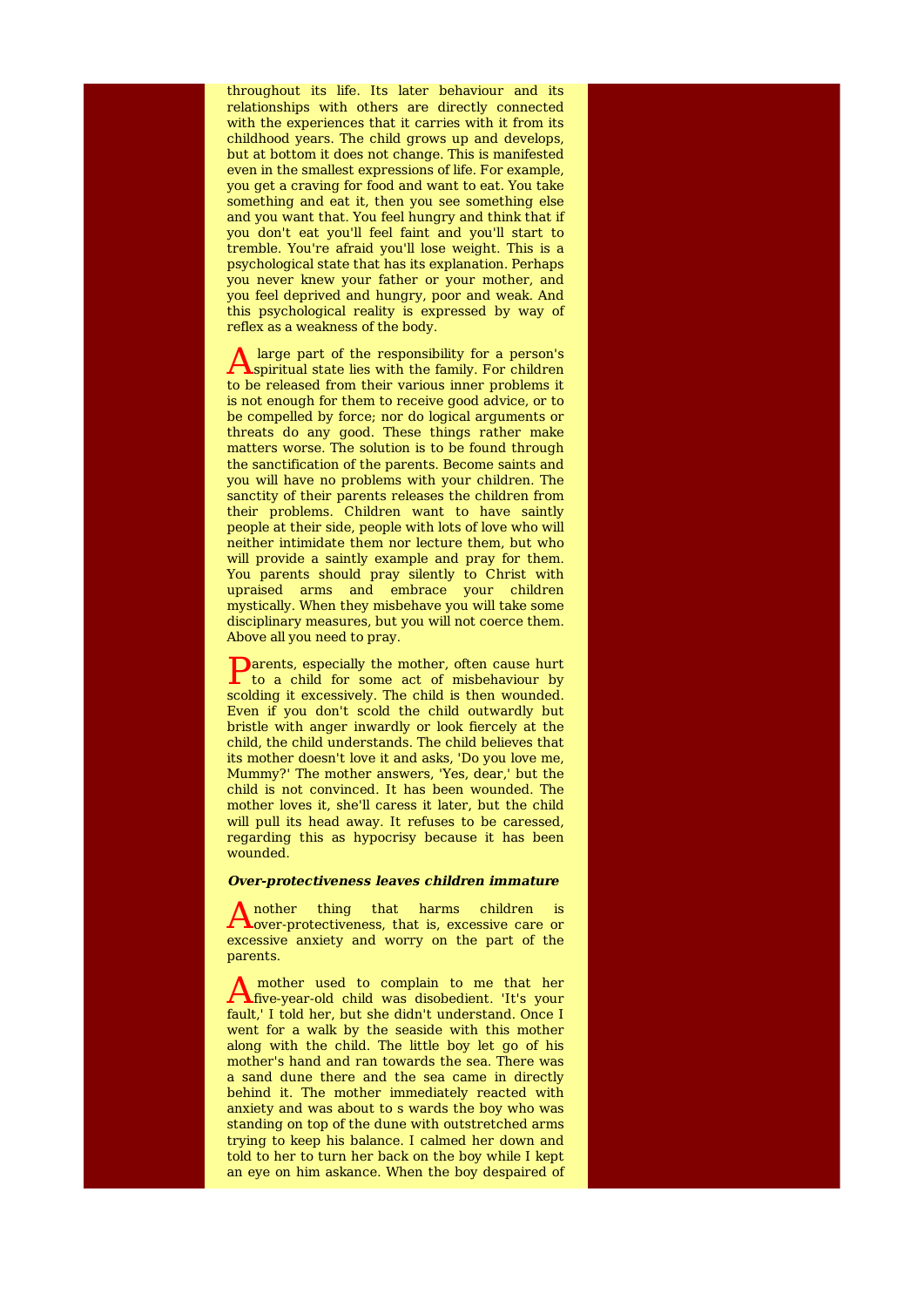provoking his mother's attention and causing her to panic and scream as usual, he calmly climbed down and walked towards us. That was the end of it. Then the mother understood what I meant.

Another mother used to complain that her little boy wouldn't eat all his food, especially his yoghurt. The little one was about three years old and tormented his mother every day. I said to her:

'What you should do is this. Empty the refrigerator completely and then fill it with some yoghurt. When lunchtime comes you'll give Peter his yoghurt. He'll refuse to eat it. In the evening you'll give him it again and the same the next day. In the end he'll get hungry and will try some. He'll throw a tantrum, but you'll just put up with it. Thereafter he'll eat it quite happily.'

That's just what happened and yoghurt became Peter's favourite food.

These things aren't difficult, but many mothers are unable to do them and the result is that they These things aren't difficult, but many mothers give their children a very bad upbringing. Mothers who are always standing over their children and pressurizing them, that is, over-protecting them, have failed in their task. You need to leave the child alone to take an interest in its own progress. Then you will succeed. When you are always standing over them, the children react. They become lethargic and weak-willed and generally are unsuccessful in life. This is a kind of over-protectiveness that leaves the children immature.

A few days ago a mother came here in a state of<br>despair because of her son's repeated failures few days ago a mother came here in a state of in the university entrance exams. He had been an excellent pupil in elementary school and all the way through high school. But in the end he failed repeatedly and showed indifference and had strange reactions.

'It's your fault,' I said to the mother, 'educated woman though you are! How else did you expect the boy to react? Pressure, pressure, pressure all these years, "Make sure you're top of the class, don't let us down, get yourself an important position in society..." Now he's thrown in the towel; he doesn't want anything. Stop this pressure and over-protection and you'll see that the boy will regain his equilibrium. He'll make progress once you let him be.'

## **A child needs to be surrounded by people who pray and pray ardently**

 $A_{\text{pray}}$  and pray ardently. A mother should not be child needs to be surrounded by people who satisfied by giving her child a physical caress, but should also coddle it with the caress of prayer. In the depths of its soul the child senses the spiritual caress that its mother conveys to it and is drawn to her. It feels security and certainty when its mother mystically embraces it with constant, intense and fervent prayer and releases it from whatever is oppressing it.

M others know how to express anxiety, offer advice and talk incessantly, but they haven't advice and talk incessantly, but they haven't learned to pray. Most advice and criticism does a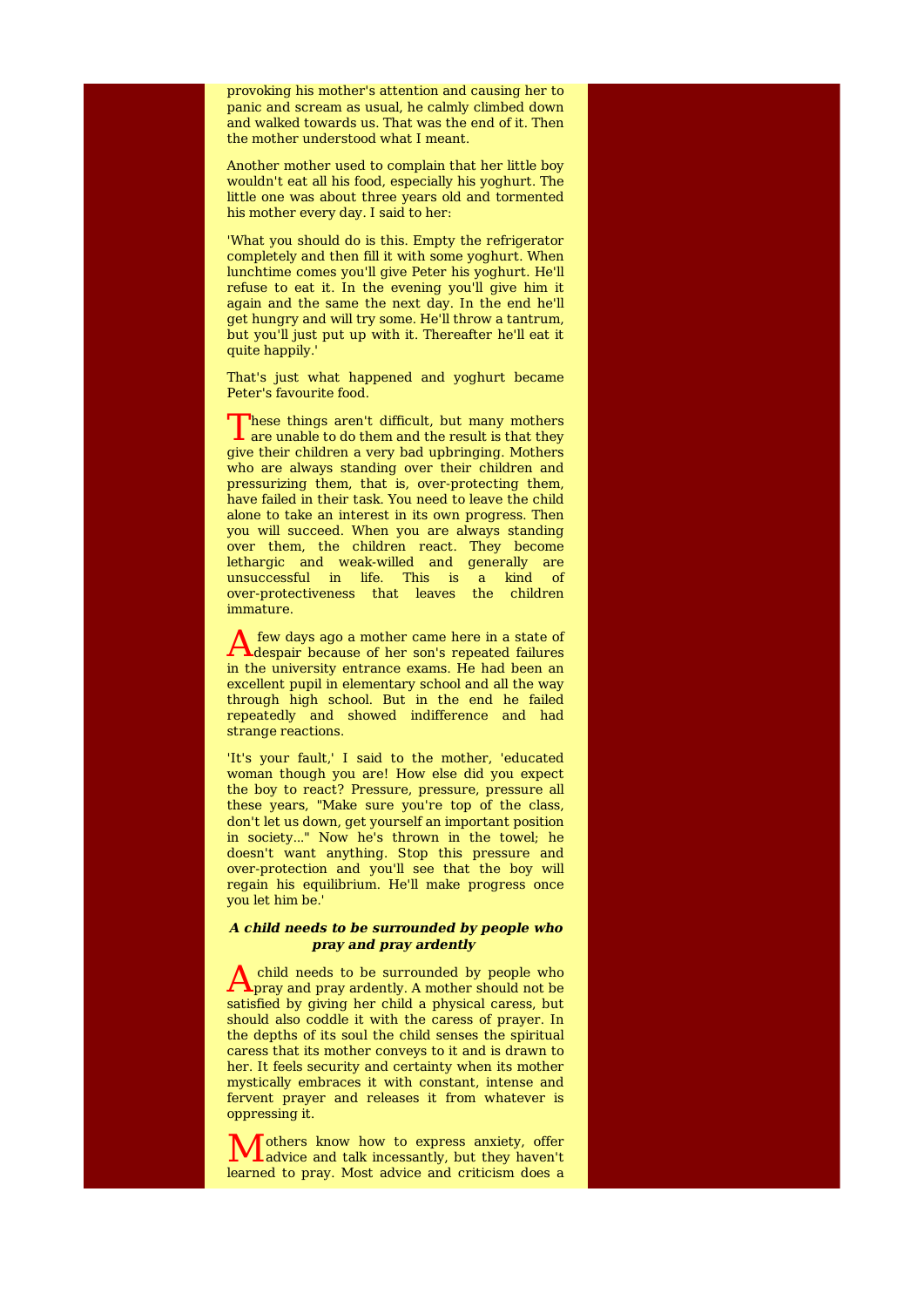great deal of harm. You don't need to say a lot to children. Words hammer at the ears, but prayer goes to the heart. Prayer is required, with faith and without anxiety, along with a good example.

O her son, George. He was very mixed-up. He ne day a mother came here distraught about stayed out late at night and the company he kept was far from good. Every day things were getting worse. The mother was overcome by anxiety and distress.

I said to her:

'Don't say a word. Just pray.'

We agreed that between ten and ten fifteen every evening we would both pray. I told her to say not a word and to leave her son to stay out till whatever time he wanted, without asking him, 'What sort of time is this to come home? Where were you?', or any such thing. Instead she would say to him as lovingly as possible, 'Come and eat, George, there's food in the fridge.' Beyond this she was to say nothing. She would behave towards him with love and not stop praying.

The mother began to apply this tactic, and after about twenty days had passed the boy asked her:

'Mother, why don't you speak to me?'

'What do you mean, George, that I don't speak to you?'

'You've got something against me, Mother, and you're not speaking to me.'

'What strange idea is this that you've got into your head, George? Of course I speak to you. Am I not speaking to you now? What do you want me to say to you?'

George made no reply.

The mother then came to the monastery and asked me:

'Elder, what was the meaning of this that the boy said to me?'

'Our tactic has worked!'

'What tactic?'

'The tactic I told you — of not speaking and simply praying secretly and that the boy would come to his senses,'

'Do you think that that is it?'

'That is it,' I told her. 'He wants you to ask him "Where were you? What were you doing?" so that he can shout and react and come home even later the next night.'

'Is that so?' she said. 'What strange mysteries are hidden!'

'Do you understand now? He was tormenting you because he wanted you to react to his behaviour so that he could stage his little act. Now that you're not shouting at him he is upset. Instead of you being upset when he does what he wants, now he is upset because you don't appear distressed and you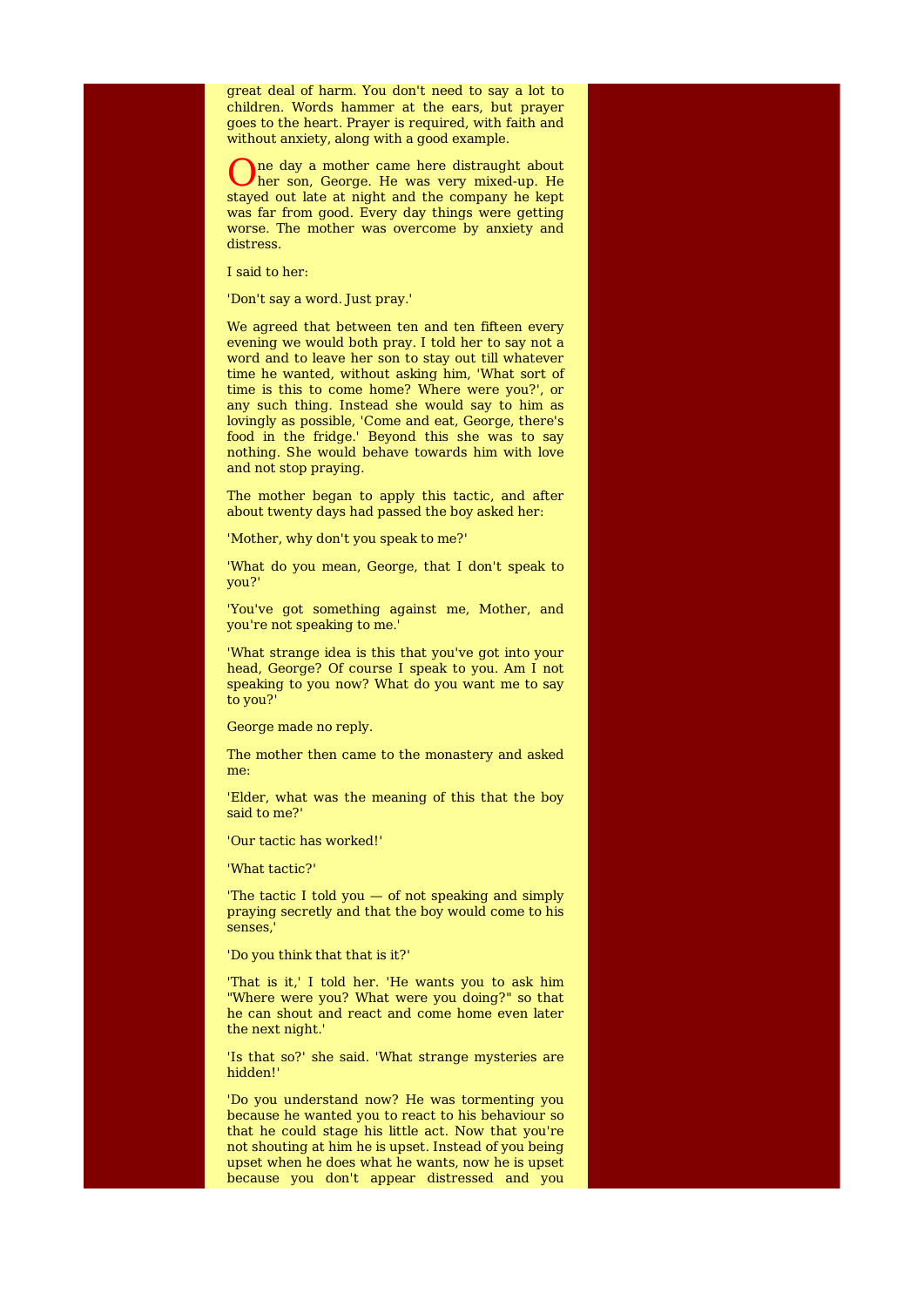#### display indifference.'

One day George announced that he was giving up his job and going to Canada. He had told his boss to find a replacement because he was leaving. In the meantime I said to his parents:

'We'll pray.'

'But he's ready to leave... I'll grab him by the scruff of the neck!' said his father.

'No,' I told him, 'don't do anything.'

'But the boy's leaving, Elder!3

I said: 'Let him leave. You just devote yourselves to prayer and I'll be with you.'

Two or three days later early one Sunday morning George announced to his parents:

'I'm going off today with my friends.'

'Fine,' they replied, 'do as you want.'

He left, and along with his friends, two girls and two boys, he hired a car and set off for Chalkida. They drove around aimlessly here and there. Then they went past the church of Saint John the Russian and from there to Mantoudi, Aghia Anna and beyond to Vasilika, They had a swim in the Aegean Sea, they ate, drank and had a fine time. At the end of it all they set off on the road home. It was already dark. George was driving. As they were passing through Aghia Anna the car hit the corner of a house and was badly damaged. What could they do now? They managed to bring the car back to Athens at a crawling pace.

George arrived back home in the early hours of the morning. His parents said nothing to him and he went off to sleep. When he woke up he came and said to his father:

'Do you know what happened?... Now we'll have to repair the car and it will cost a lot of money.'

His father said:

'Well, George, you'll have to find a solution to this yourself. You know I've got debts to pay and your sisters to look after...

'What can I do, father?'

'Do whatever you like. You're grown-up and you've got a brain of your own. Go off to Canada and make some money...

'I can't do that. We have to repair the car now.'

I've no idea what you should do,' said his father. 'Sort it out yourself.'

So, seeing that further dialogue with his father was pointless, he said no more and left. He went to his boss and said:

'I had an accident with a car. I don't want to leave now, so don't hire anyone else.'

His boss said:

'That's all right by me, lad.'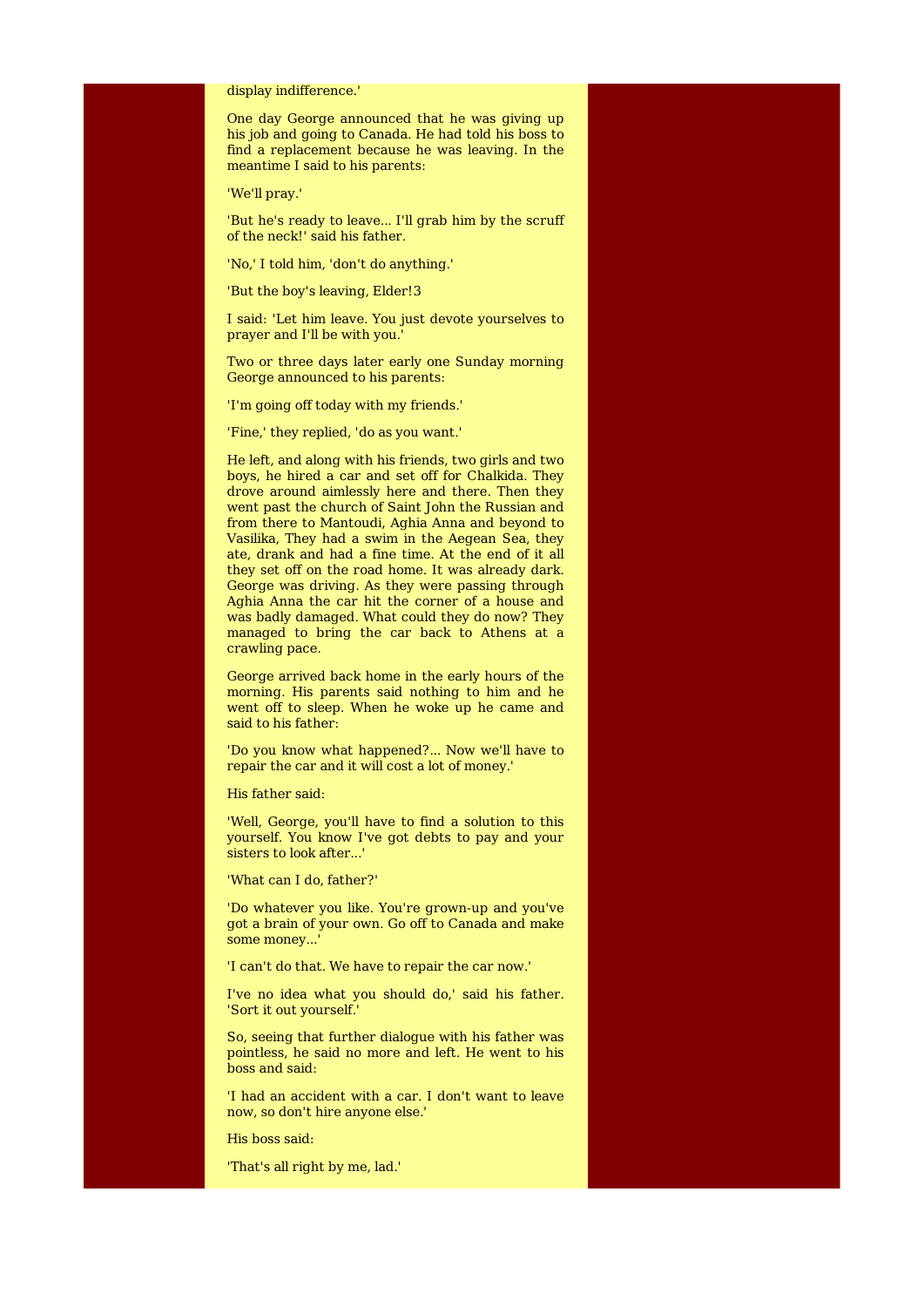'Yes, but I would like you to give me some money in advance.'

'That's fine, but you were wanting to leave. If you want money, your father will have to sign for it.'

I'll sign for it myself. My father doesn't want to get involved. He told me so. I'll work and I'll repay it.'

Now isn't that a miracle?

When the boy's mother came again to see me I said to her:

'The method we employed worked and God heard our prayer. The accident was from God and now the boy will stay at home and will come to his senses.'

That's what happened through our prayer. It was a miracle. The parents fasted, prayed and kept silent and they were successful. Some time later the boy himself came and found me — without any of his family having said anything to him about me. George became a very fine man and now works in the air force and is married with a lovely family.

## **With children what is required is a lot of prayer and few words**

 $A<sup>II</sup>$  things are achieved through prayer, silence and love. Have you understood the effects of ll things are achieved through prayer, silence prayer? Love in prayer, love in Christ. That is what is truly beneficial. As long as you love your children with human love  $-$  which is often pathological  $$ the more they will be mixed-up, and the more their behaviour will be negative. But when the love between you and towards your children is holy and Christian love, then you will have no problem. The sanctity of the parents saves the children. For this to come about, divine grace must act on the souls of the parents. No one can be sanctified on his own. The same divine grace will then illuminate, warm and animate the souls of the children. People often telephone me from abroad and ask me about their children and about other matters. Today a mother phoned me from Milan and asked me how she should behave towards her children. What I said to her was this:

'Pray, and when you have to, speak to your children with love. Lots of prayer and few words. Lots of prayer and few words for everyone. We mustn't become an annoyance, but rather pray secretly and then speak, and God will let us know in our hearts whether the others have accepted what we have said. If not, we won't speak. We will simply pray mystically. Because if we speak we become an annoyance and make others react or even infuriate them. That is why it is better to speak mystically to the heart of others through secret prayer rather than to their ears.

**P**ray and then speak. That's what to do with your children. If you are constantly lecturing them, children. If you are constantly lecturing them, you'll become tiresome and when they grow up they'll feel a kind of oppression. Prefer prayer and speak to them through prayer. Speak to God and God will speak to their hearts. That is, you shouldn't give guidance to your children with a voice that they hear with their ears. You may do this too, but above all you should speak to God about your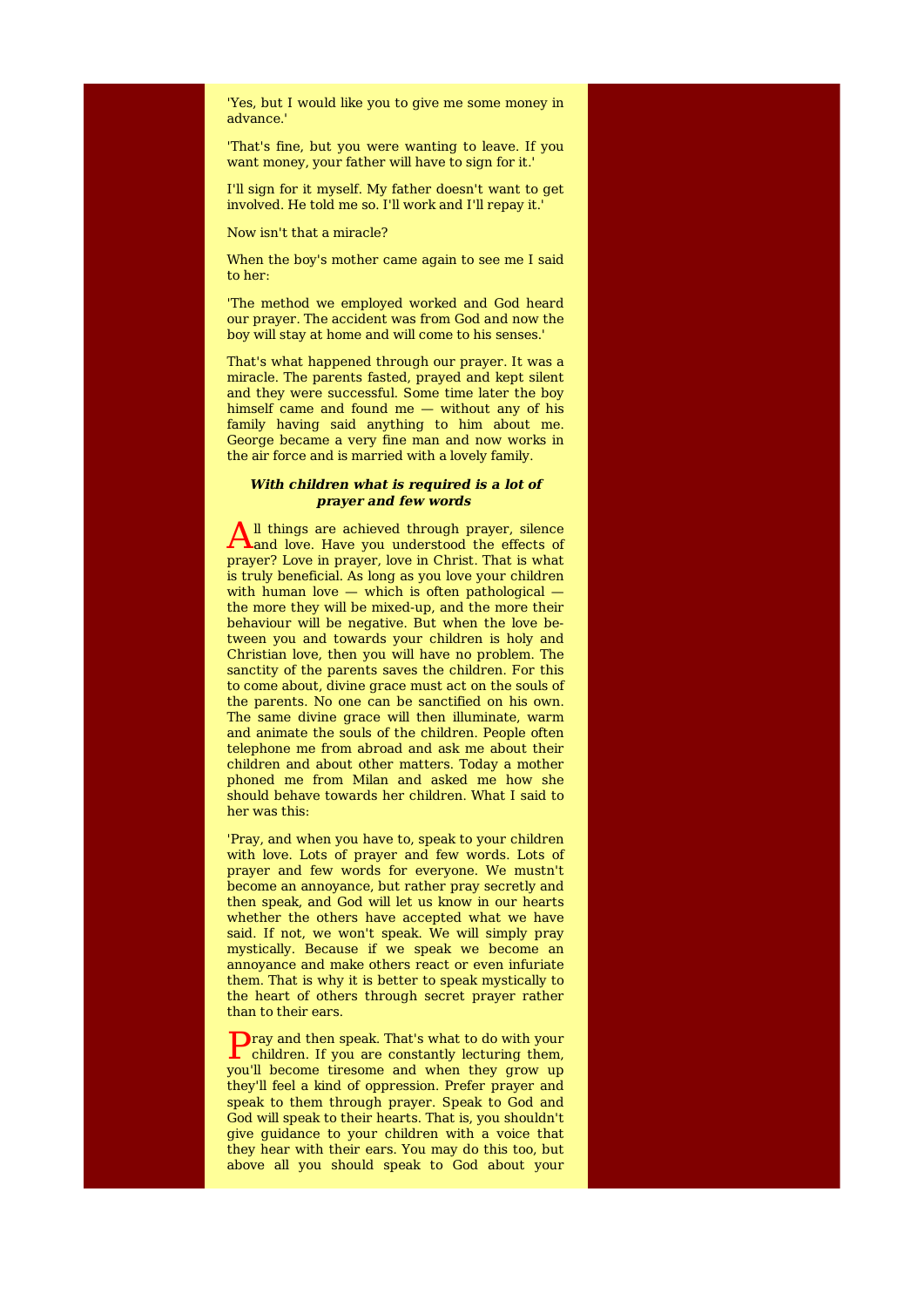children. Say, "Lord Jesus Christ, give Your light to my children. I entrust them to You. You gave them to me, but I am weak and unable to guide them, so, please, illuminate them." And God will speak to them and they will say to themselves, "Oh dear, I shouldn't have upset Mummy by doing that!" And with the grace of God this will come from their heart.'

 $\sum$  his is the most perfect way  $-$  for the mother to speak to the speak to the This is the most perfect way  $-$  for the mother to children. If you do not communicate in this way, constant lecturing becomes a kind of intimidation. And when the child grows up it begins to rebel, that is, to take revenge, so to speak, on its father and mother who coerced it. One way is the perfect way — for the mother's and father's holiness and love in Christ to speak. The radiance of sanctity and not human effort makes for good children.

When the children are traumatized and hurt on<br>account of some serious situation, don't let it account of some serious situation, don't let it affect you when they react negatively and speak rudely. In reality they don't want to, but can't help themselves at difficult times. They are remorseful afterwards. But if you become irritated and enraged, you become one with the evil spirit and it makes a mockery of you all.

## **The sanctity of the parents is the best way of bringing up children in the Lord.**

We must see God in the faces of our children<br>and give God's love to our children. The and give God's love to our children. The children should learn to pray. And in order for children to pray they must have in them the blood of praying parents. This is where some people make the mistake of saying, 'Since the parents are devout and pray, meditate on Holy Scripture and bring up their chil-Eph,6:4 dren in the nurture and admonition of the Lord, it is natural that they will become good children.' But nevertheless we see the very opposite result on account of coercion.

It is not sufficient for the parents to be devout.<br>They must it oppress the children to make them They mustn't oppress the children to make them good by force. We may repel our children from Christ when we pursue the things of our religion with egotism. Children cannot endure coercion. Don't compel them to come with you to church. You can say, 'Whoever wants can come with me now or come later.' Leave God to speak to their souls. The reason why the children of some devout parents become rebellious when they grow up and reject the Church and everything connected with it and go off to seek satisfaction elsewhere is because of this pressure which they feel from their 'good' parents. The so-called 'devout' parents, who were anxious to make good Christians of their children with their human love, pressurized their children and produced the opposite result. The children are pressurized when they are young, and when they reach the age of sixteen, seventeen or eighteen years old, they end up the opposite of what was intended. By way of reaction they start to mix with bad company and to use bad language.

When children grow up in an atmosphere of freedom and at the same time are surrounded freedom and at the same time are surrounded by the good example of grown-ups, they are a joy to see. The secret is to be good and saintly and to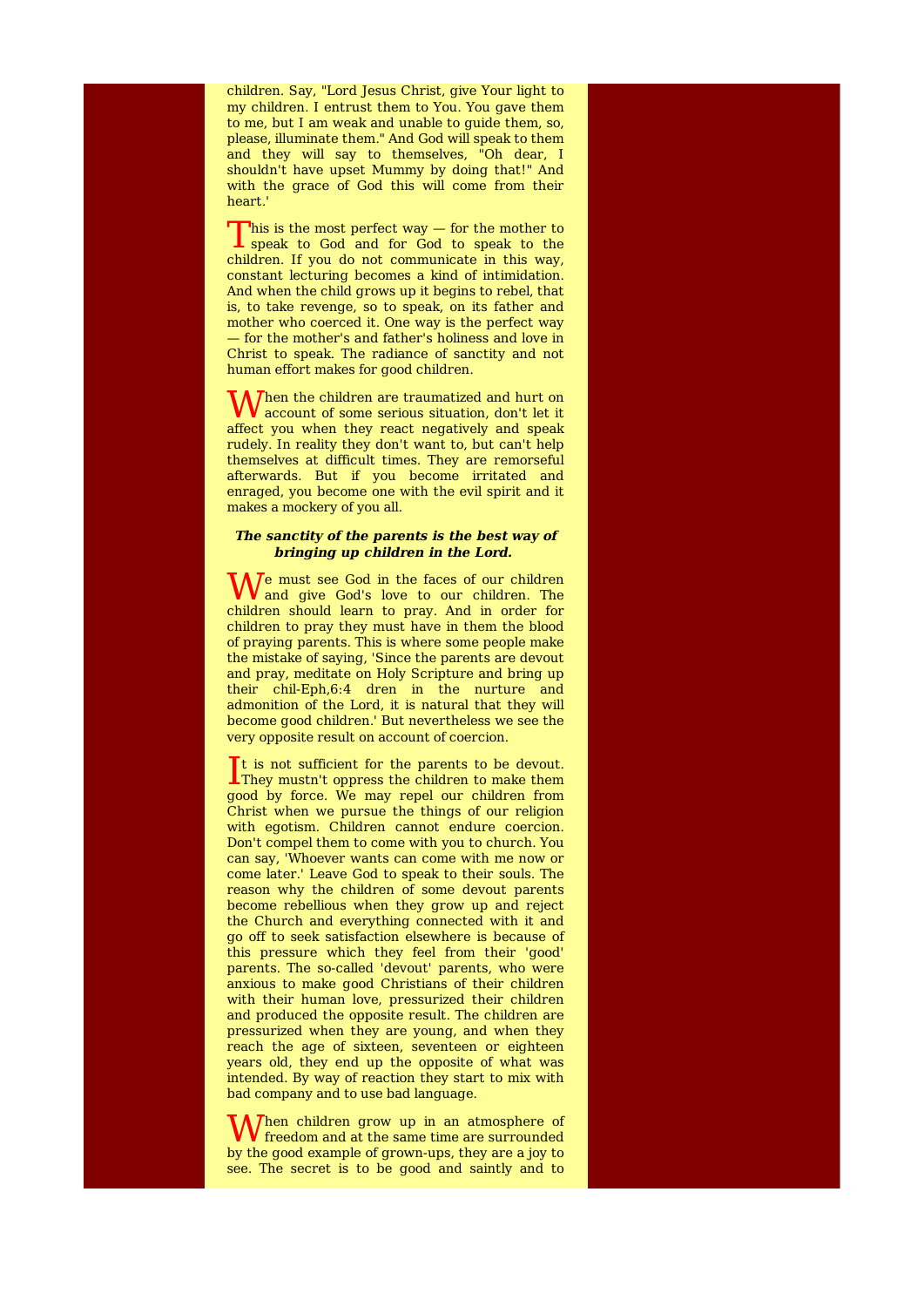inspire and radiate. The life of the children seems to be affected by the radiation of their parents. If the parents insist, 'Come on now, go and make confession, go and receive Communion', and so on, nothing is achieved. But what does your child see in you? How do you live and what do you radiate? Does Christ radiate in you? That is what is transmitted to your child. This is where the secret lies. And if this is done when the child is young, it will not be necessary for it to undergo 'great travail' when it grows up. Solomon the Wise uses a beautiful image about exactly this subject, underlining the importance of a good start and good foundations: He who Wisd. 6:14 seeks her [Wisdom] early shall have no great travail; for he shall find her [DC] sitting at his doors. The person who 'seeks her early' is the person who occupies himself with Wisdom from an early age. Wisdom is Christ.

When the parents are saintly and transmit this to the child and give the child an upbringing to the child and give the child an upbringing 'in the Lord', then the child, whatever the bad influences around it, will not be affected because by the door of its heart will be Wisdom — Christ Himself. The child will not undergo great tra vail to acquire Wisdom. It seems very difficult to become good, but in reality it is very easy when from an early age you start with good experiences. As you grow up effort is not required; you have goodness within you and you experience it. You don't weary yourself; it is yours, a possession which you preserve, if you are careful, throughout your life.

## **With prayer and sanctity you can also help children at school**

What is true for parents is also true for<br>teachers. With prayer and sanctity you can teachers. With prayer and sanctity you can also help children at school. The grace of God can overshadow them and make them good. Don't attempt with human methods to correct bad situations. No good will come of this. Only with prayer will you produce results. Invoke the grace of God on all the children — for divine grace to enter their souls and transform them. That is what it means to be a Christian.

You teachers transmit your anxiety to the children, without realizing it, and this affects  $\lambda$ ou teachers transmit your anxiety to the them. With faith anxiety dissolves. What is it that we say? 'We commit our whole life to Christ our God.'\*

Respond to the love of the children with<br>
discernment. And once they love you, you will espond to the love of the children with be able to lead them to Christ. You will become the means. Let your love be genuine. Don't love them in a human way, as parents usually do. This does not help them. Love in prayer, love in Christ. This is truly beneficial. Pray for each child you see, and God will send His grace and will unite the child to Him. Before you enter the classroom, especially difficult classes, repeat the prayer, 'Lord Jesus Christ...'. And as you enter, embrace all the children with your gaze, pray and then start your lesson, offering your whole self. By making this offering in Christ, you will be filled with joy. And in this way both you and the children will be sanctified. You will live in the love of Christ and of His Church, because you will become good during your work.

I f a pupil causes a problem, make a general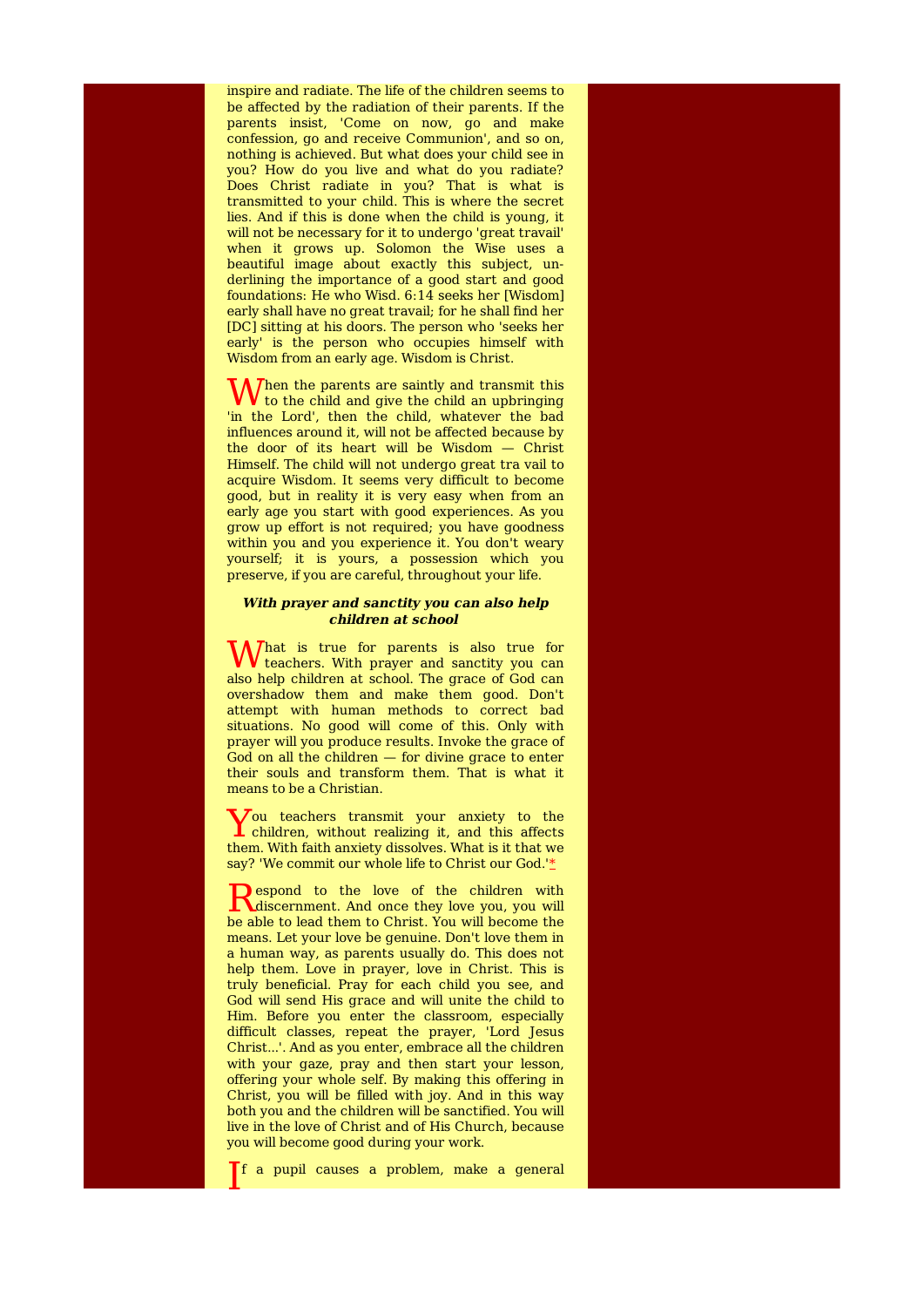#### observation first, such as:

'Children, we're all here for a lesson, for a serious business. I'm here to help you. You are working hard to succeed in life, and  $\overline{I}$ , who love you all very much, am also working hard. So please be quiet so that we can achieve our aim.'

And while you're saying this don't look at the pupil who's misbehaving. If he continues, pupil who's misbehaving. If he continues, address yourself to him, not with anger, but with seriousness and resolution. You need to be watchful and to keep control of the class to be able to influence their souls. The children are not at fault if they cause problems. It is the grown-ups who are to blame.

Don't speak much about Christ and God to the children, but pray to God for the children. children, but pray to God for the children. Words enter the ears, but prayer enters the heart. Listen to a secret. The first day you enter a class, don't have a lesson. Speak to the children warmly and clearly and behave with love towards them. To begin with don't speak to them at all about God or about the soul. This comes later. But on the day when you decide to speak to them about God, prepare yourself well and say:

'There is a subject about which many people have great doubts. It is the subject 'God'. What's your opinion about this?'

And then you will have a discussion. On another day you will broach the subject of the 'soul'.

Is there such a thing as the "soul"?'

Then you can talk about evil from a philosophical point of view. Tell them that we have two selves, **Then you can talk about evil from a philosophical** a good and a bad. We must cultivate the good self. It is the good self that desires progress, kindness and love. We need to wake up this good self in order to become right-minded people in society. Remember that hymn: '0 sou], my soul, arise, why are you sleeping?' Don't tell them it like this, but with other words, for example: 'Be bright and awake for good things — for education, for love. Only love makes all things beautiful and fills our life and gives it meaning. Our wicked self desires laziness and indifference. But that takes all flavour from life and takes away all meaning and beauty.'

All these things, however, require preparation.<br>Love demands sacrifices and very often ll these things, however, require preparation. sacrifice of time. Make sure you have mastery of your subject and are ready to give to the children. Be prepared and say everything with love and above all with joy. Show them all your love and know what you want and what you are saying. But how to behave towards children is an art. I heard a lovely story about this. Listen.

There was a teacher who was being tormented by the behaviour of one of the boys and wanted to expel him from the school. In the meantime, however, a new teacher arrived and took over the class. The new teacher was told in advance about the problem pupil. He also heard that the boy in question was mad about bicycles. So, on the second day, when he entered the classroom he said:

'Children, I've got a problem. I live far from the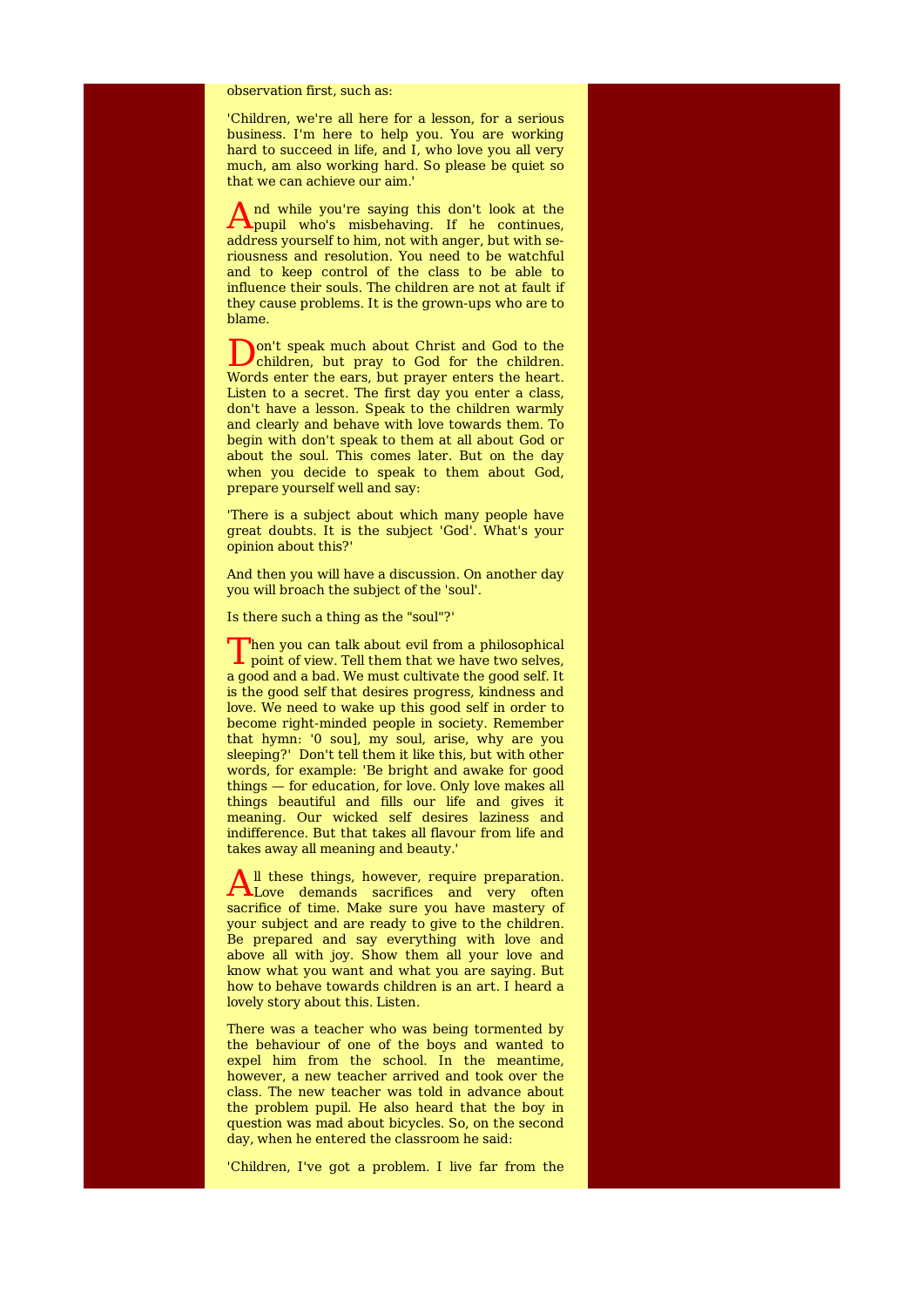school and I want to get a bicycle so that I don't tire my feet out every day walking here, but I don't know how to ride one. Could any one of you teach me how to ride a bike?'

The mischievous boy jumped up at once and said, Til teach you, Sir.'

'Do you know how to ride a bike?

'Yes, Sir.'

From that moment on they became best friends, to the point that the old teacher got upset when he saw them. He felt a sense of inadequacy that he had been unable to evoke respect from the boy.

There are often orphan children at a school. It's a hard thing to be an orphan. A child who's deprived of its parents, especially at an early age, becomes unhappy in life. But if it acquires spiritual parents in Christ and our Holy Lady, it becomes a saint. Treat orphan children with love and understanding, but above all bring them into contact with Christ and the Church.

#### **Teach the children to seek God's help**

T he medicine and great secret for children's  $\mathbf 1$  progress is humility. Trust in God gives perfect security. God is everything. No one can say that I am everything. That cultivates egotism. God desires us to lead children to humility. Without humility neither we nor children will achieve anything. You need to be careful when you encourage children. You shouldn't say to a child, 'You'll succeed, you're great, you're young, you're fearless, you're perfect!' This is not good for the child. You can tell the child to pray, and say, 'The talents you have, have been given to you by God, Pray and God will give you strength to cultivate them and in that way you will succeed. God will give you His grace.' That is the best way. Children should learn to seek God's help in everything.

**P**raise is harmful to children. What does<br>Scripture say? 0 my people, those who call you Scripture say? 0 my people, those who call you blessed lead you astray, and pervert the path of your feet. The person who praises us leads us astray and perverts the paths of our life. How wise God's words are! Praise does not prepare children for any difficulties in life and they grow up badly adjusted; they lose their way and in the end they become failures. Now the world has gone haywire. Little children are constantly being praised. We are told not to scold children, not to go against their will and not to impose on them. The child learns to expect this, however, and is unable to deal maturely with even the slightest difficulty. As soon as it encounters opposition, it is defeated and drained of all strength.

P rime responsibility for the failure of children in life lies with their parents and thereafter with their teachers. They praise them constantly. They fill them with egotistical words. They do not lead them to the spirit of God and they alienate them from the Church. When the children grow up a little and go to school with this egotism they abandon and disdain religion and they lose their respect for God, for their parents and for everyone. They become stubborn, hard and unfeeling, with no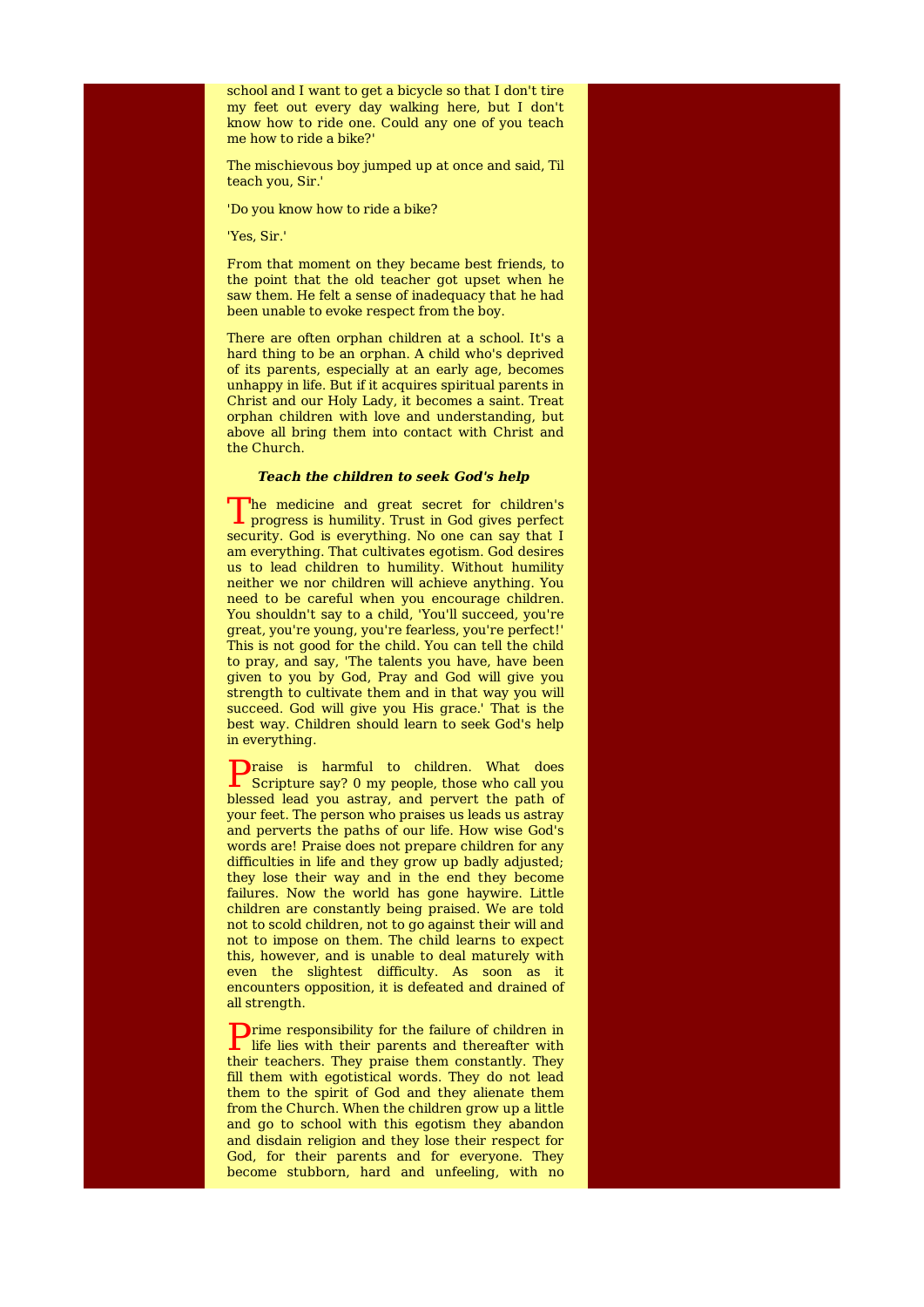respect for religion or for God. We have produced a generation of egotists and not of Christians.

## **Children are not edified by constant praise**

C hildren are not edified by constant praise. They become self-centred and vain. All their lives hildren are not edified by constant praise. They they will want everyone to be praising them constantly, even if they are being told lies. Unfortunately, nowadays all people have learned to tell lies and the conceited accept those lies as their daily sustenance. 'Say it, even if it's not true, even if it's ironical,' they say. God does not want this. God wants truth. Unfortunately, not all people understand this and they do the very opposite.

When you praise children constantly and<br>indiscriminately, they fall prey to the indiscriminately, they fall prey to the temptations of the evil one. He sets the mill of egotism in motion, and accustomed as they are to praise from their parents and teachers, they make progress at school perhaps, but what is the gain? In life they will be egotists and not Christians. Egotists can never be Christians. Egotists desire to be praised constantly by everyone, for everyone to love them and for everyone to speak well of them, and this is something that our God, our Church and our Christ do not want.

O upbringing. On the contrary, it wants children ur religion does not wish for this kind of to learn the truth from an early age. The truth of Christ emphasizes that if you praise a person you make him an egotist. An egotist is mixed-up and is led by the devil and the evil spirit. And so, growing up in the spirit of egotism, his first task is to deny God and to be a badly adjusted egotist in society.

You must tell the truth for a person to learn it.<br>
Otherwise you sustain him in his ignorance.  $\overline{z}$  ou must tell the truth for a person to learn it. When you tell someone the truth, he finds his bearings, he takes care, he listens to other people and he restrains himself. And so to a child also you must tell the truth and scold it so that it knows that what it is doing is not good. What does Solomon say? He that spares the rod hates his son, but he that loves him chastens him diligently. I don't mean, of course, for you to beat the child with a stick. Then we overstep the bounds and produce the opposite result. By praising our children from an early age we lead them to egotism. And you can hoodwink an egotist, provided you tell him how good he is and inflate his ego. And so he tells you, 'This person who praises me is good.' These things are not right. Because such a person grows up with egotism, confusions arise within him, he suffers and he doesn't know what he is doing. The cause of psychological instability and disorder is egotism. This is something that psychiatrists themselves, if they explore the matter, will discover, namely, that the egotist is sick.

We should never praise and flatter our fellow<br>men, but rather lead them to humility and men, but rather lead them to humility and love of God. Nor should we seek to be loved by flattering others. Let us learn to love and not seek to be loved. Let us love everyone and make sacrifices, as great as we are able, for all our brothers and sisters in Christ, without expecting praise and love from them in return. They will do for us whatever God inspires them to. If they are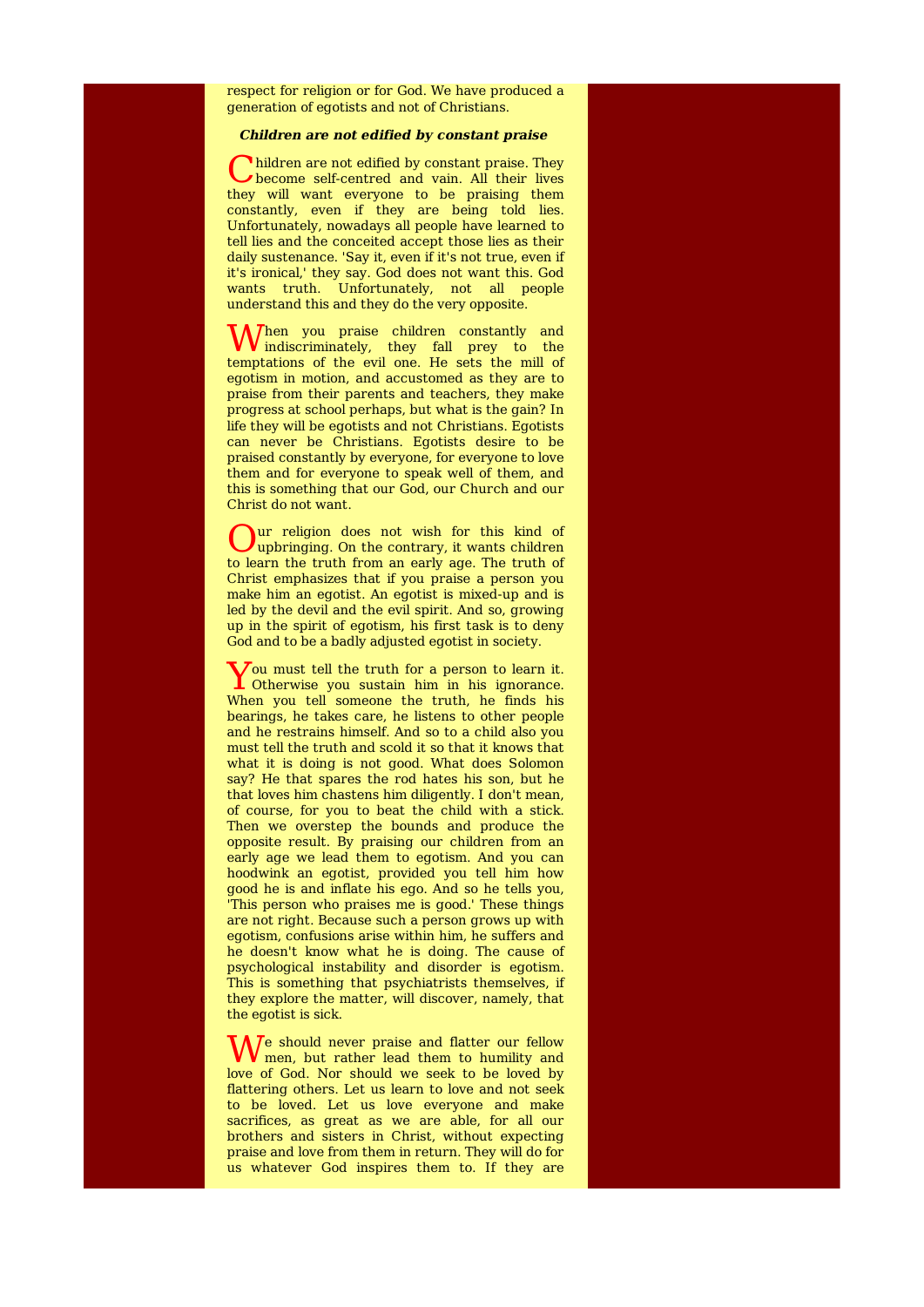Christians, they will give glory to God that we helped them or spoke a good word to them.

This is also the way you should guide the children<br>at school. This is the truth. Otherwise they grow  $\Gamma$  his is also the way you should quide the children up maladjusted. They don't know what they are doing and where they are going, and we are the cause of it, on account of the way we have brought them up. We have not led them to truth, to humility and to the love of God. We have turned them into egotists and look at the result!

There are also, however, children who come from<br>humble parents who spoke to them from an humble parents who spoke to them from an early age about God and about holy humility. These children do not create problems to their fellow men. They do not get angry when you point out their error, but try to correct it and pray that God may help them not to become egotists.

**W** hen I went to the Holy Mountain I lived with exceedingly saintly elders. They never said to exceedingly saintly elders. They never said to me,'Well done.' They always counselled me how to love God and how to be always humble, to invoke God to fortify my soul and to love Him greatly. I didn't know what 'well done was, nor did I ever desire it. On the contrary, I was distressed if my elders didn't scold me. I said to myself, 'Heavens above, I haven't found myself good elders!' I wanted them to correct me, to censure me and behave strictly towards me. If a Christian were to hear what I'm saying now, what would he say? He would be taken aback and reject it. But nevertheless that is what is right, humble and sincere.

**M** y parents never said 'well done' to me either. y parents never said 'well done' to me either. selflessly. Now that I hear people singing my praises, I feel very bad. There's something that kicks in protest i when other people say to me,'well done', The fact that I learned humility did me no harm. And why do I not want to be applauded now? Because I know that praise makes a person empty and expels the grace of God. The grace of God comes only with holy humility. A humble man is a perfect man. Is that not a fine thing? Is that not true?

 $\int$  f you tell this to anyone they will immediately say, What a piece of nonsense! If you don't praise 'What a piece of nonsense! If you don't praise your child he won't be able to do his schoolwork or anything.,.' But that happens because that's what we're like, and we have made our children the same. In other words, we have strayed from the truth. Egotism evicted man from Paradise; it is a great evil. Adam and Eve were simple and humble; that's why they lived in Paradise. They didn't have egotism. They did, however, have the 'primal nature', as we call it in theological language. When we say 'primal nature' we mean the gifts of grace that God bestowed on man in the beginning when He created him, namely, life, immortality, consciousness, freedom of will, love, humility, etc. Through flattery, however, the devil managed to delude them. They became filled with egotism. The natural state of man as created by God, however, is humility. Egotism, on the contrary, is something unnatural, an illness and contrary to nature.

W 'superego' in the child, we inflate its egotism Then we, with our laudations, create this and we do it great harm. We make the child more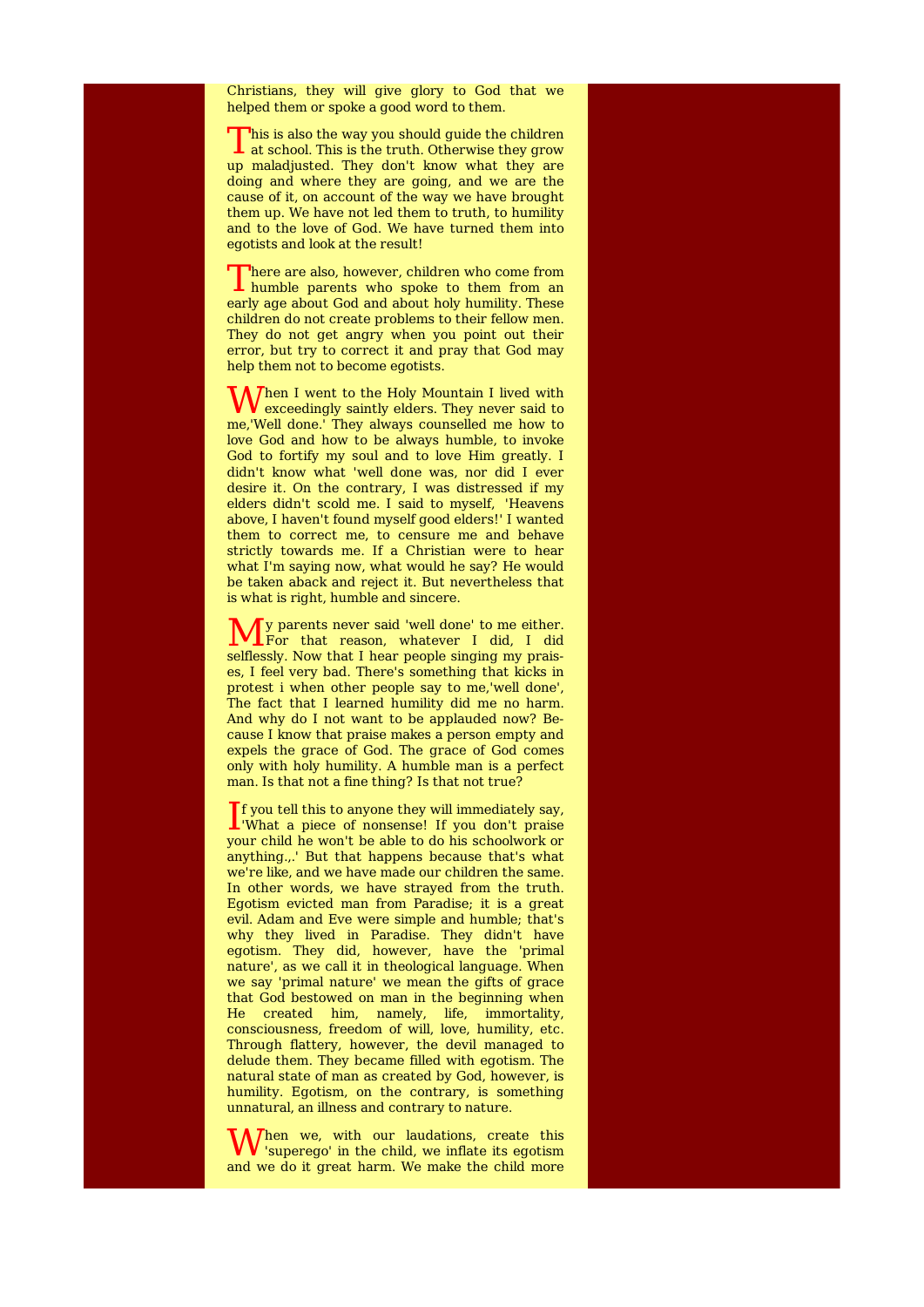susceptible to demonic influence. And so, as we bring it up, we steadily distance it from the values of life. Don't you believe that this is the reason why children go astray and people rebel? It is the egotism that their parents have implanted in them from an early age. The devil is the great egotist, the great Lucifer. In other words, we live with Lucifer inside us, with the devil. We don't live with humility. Humility is from God; it is something essential for the human soul. It is something organic. And if it is missing, it is as if the heart were missing from the human organism. The heart gives life to the body and humility gives life to the soul. With egotism a person is given over to the part of the evil spirit, that is, he develops with the evil spirit and not with the good spirit.

This is what the devil has succeeded in achieving.<br>He has turned the earth into a labyrinth so that  $\Box$ his is what the devil has succeeded in achieving. we are unable to come to an understanding with one another. What has happened to us without our realizing it? Do you see how we have been led astray? We have turned our world and our age into one large psychiatric hospital! And we don't understand what's gone wrong. We all ask, 'What's become of us, where are we going, why have our children taken off, why have they left their homes, why have they resigned from life, why have they given up their studies? Inside me Why is all this happening?' The devil has succeeded in concealing himself and in making people use other names. Doctors and psychologists often say when someone is tormented, 'Ah, this person has a neurosis or is suffering from anxiety.' They don't accept that the devil is inciting and arousing egotism in the person. But yet the devil exists and is the spirit of evil. If we say he doesn't exist, it is as if we are rejecting the Gospel that speaks of him. He is our enemy, our adversary in life, the contrary of Christ, which is why he is called the Anti-Christ. Christ came to earth to release us from the devil and to grant us salvation.

The conclusion is that we need to teach our children to live humbly and simply and not The conclusion is that we need to teach our continually to seek praise and applause. We need to teach them that there is humility and that this is the healthy state of life.

The mind-set of our contemporary society does harm to children. It is based on another he mind-set of our contemporary society does psychology and another theory of education that is addressed to the children of atheists. This frame of mind leads to complete disregard for the consequences of one's actions. And you see the results in our children and young people. Young people nowadays say, 'You need to understand us!' But we mustn't go to them. On the contrary, we need to pray for them, to say what is right, to live by what is right, and proclaim what is right, and not conform ourselves to their way of thinking. We mustn't compromise the magnificence of our faith. We cannot, in order to help them, adopt their own frame of mind. We need to remain the people that we are and proclaim the truth and the light.

The children will learn from the Holy Fathers.<br>The teaching of the Fathers will instruct our The children will learn from the Holy Fathers. children about confession, about the passions, about evils and about how the saints conquered their evil selves. And we will pray that God will enter into